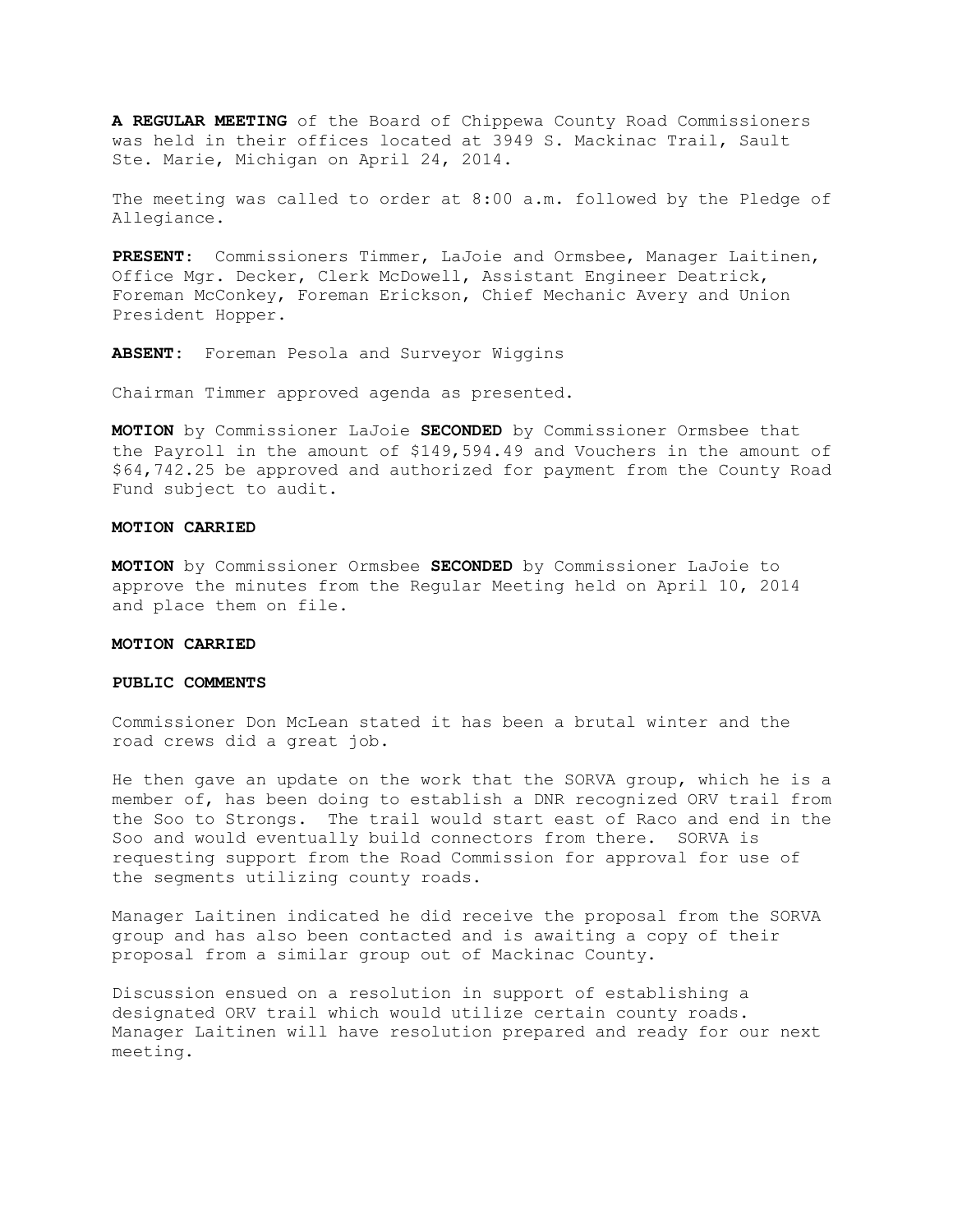Ms. Tina Love approached the Board requesting that Turner Road in Rudyard, which is a seasonal road, receive a little more maintenance throughout the year. She stated her appreciation for having her road snow plowed, but would like to see the road graded and a few loads of gravel applied every once in a while.

Manager Laitinen stated this is a very difficult situation. He indicated in the spring it's important for us to wait for the appropriate time to blade these roads. If we get on them when they are still soft then our heavy trucks just tear them up more. Turner Road is a clay based road and in the spring gets extremely soft.

Manager Laitinen suggested approaching the township to see if they would consider helping with improvements to the road through a township road agreement.

Manager Laitinen indicated we will try and keep up on grading of this road over the summer months and will look into getting a little gravel placed on it.

# **STAFF REPORTS**

Foreman Erickson

- · Still dealing with water problems and failed pipes.
- · Working on patching pot holes.
- · Have starting pulling sanders off trucks and preparing for construction season.
- · Trying to grade our gravel roads as they dry out some.

Foreman McConkey

- · Still steaming a few pipes
- · Dragging roads when we can.

Office Manager Decker

- · Audit meeting scheduled immediately following this meeting.
- · Financials have been provide for the first quarter.

Chief Mechanic Avery

- · Busy in the shop preparing for summer construction
- · Truck and trailer has been completed and is ready for pickup.

Assistant Engineer Deatrick

- · 118 permits have been written
- · Next Friday is the MDOT bid letting for Sugar Island 1 ½ Mile Road.
- · Will hold the GI meeting tomorrow for the resurfacing of the 5 bridge approaches.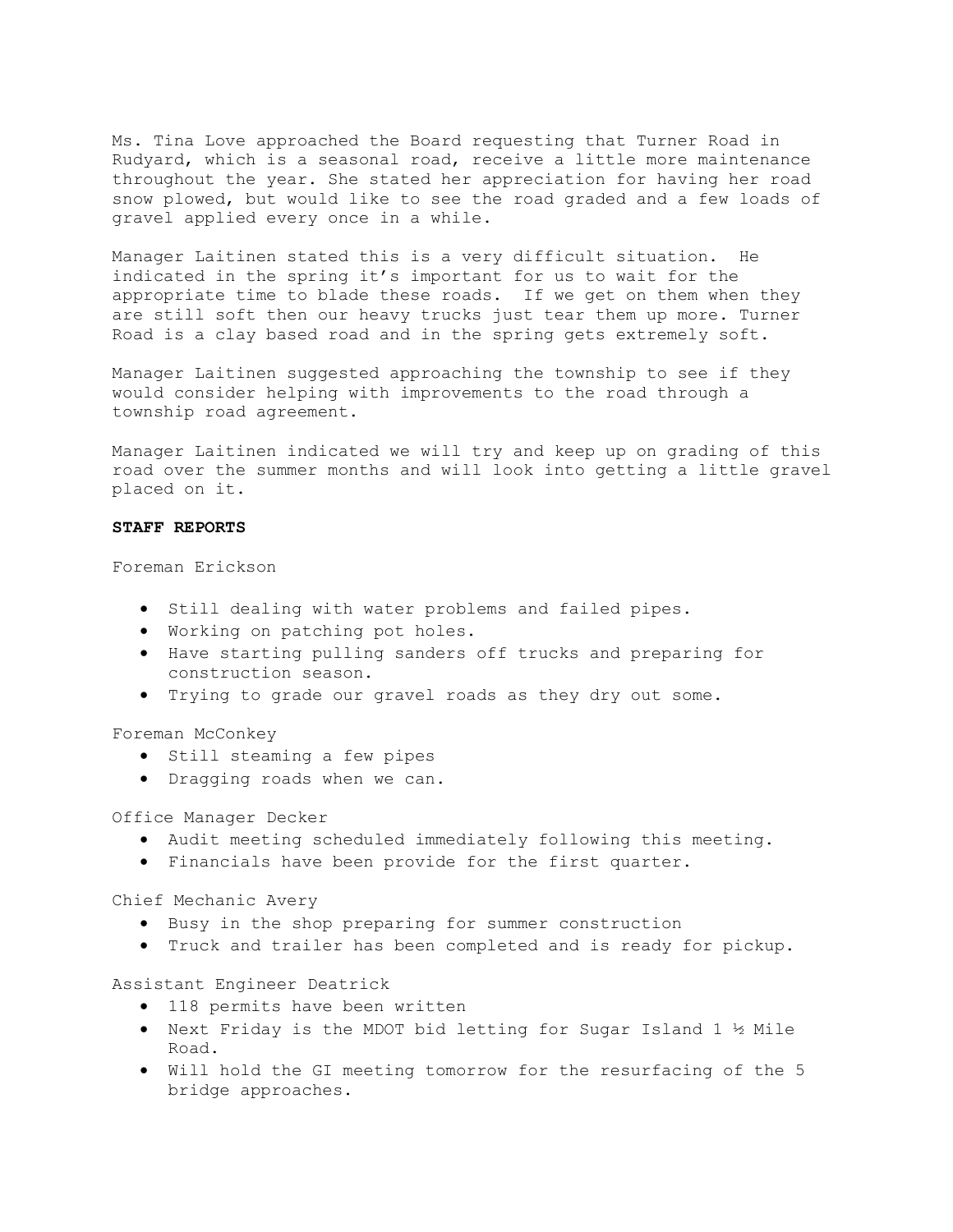# **COUNTY COMMISSIONERS' COMMENTS-**None

## **MANAGERS REPORT**

- · Road funding proposal seems to be gaining ground and is very encouraging. If approved would mean approximately 500 million statewide. 1.5 million for us after being processed through the distribution formula. Received an invitation from CRAM for Manager Laitinen and Chairman Timmer to testify at committee meeting in Lansing on Tuesday regarding road funding.
- · Last week we held the Rural Task Force Meeting, the Soo Small Urban area and Kinross Small Urban area meetings, all of which are decision makers on disbursement of our federal aid funds. Manager Laitinen gave a brief run down on the 5 year plan indicating we did have to make some last minute adjustments.
- · Received notice of appointment of new District Ranger for Forest Service Mr. Robert West coming from Montana.
- · Soil borings at our new salt shed location should have been completed yesterday and should be ready for bid in early May.
- · Reported on Safety Meeting he and others attended this week. Very well attended with some very relevant topics, high pressure fluid injection injuries.
- · Received request from Chippewa County SORVA and a similar group out of Mackinac County to establish some designated and signed ORV trails upon some county roadways. Similar to snowmobile situation. Law allows them to be there and this would also relieve some of our liabilities as the group must maintain an insurance policy.
- · Held conference call yesterday with labor arbitrator and Union Representative. First arbitration hearing is scheduled for May 28th at 10:00 a.m. here at the Road Commission office.
- · Invited to attend a radio interview at Eagle 95.5 next Thursday at 8:30 a.m. to discuss road issues and road funding.
- · Pursuing Category F Grant for a resurfacing of Mackinac Trail from 3 Mile to 6 Mile.
- · MSHA Training will be held on May 6th and 7th and the annual safety meeting will be held May 20th.
- · Will return to 10 hour days beginning May 5th.

Manager Laitinen presented and reviewed the Gravel Crushing Bids received on April 23, 3014. We received some very favorable prices with Con-Agg operated by Ken Norris being low bidder for all locations other than one.

Manager Laitinen recommended we proceed as in past and accept all bids with the understanding that Con-Agg would perform the work at the six locations they are low at and Payne & Dolan would perform the work at the Whitehouse Landing location unless there were issues of availability.